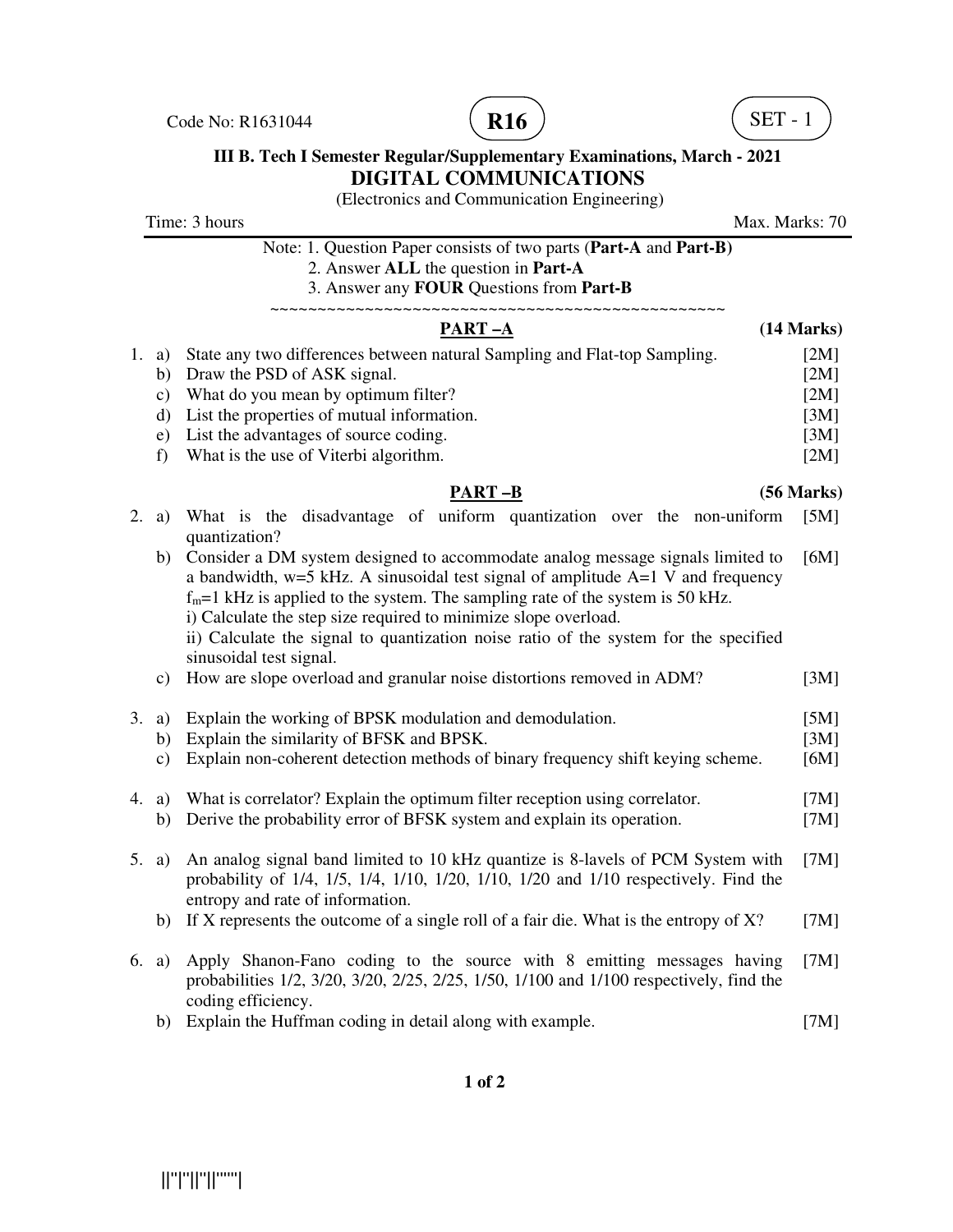

\*\*\*\*\*

**2 of 2**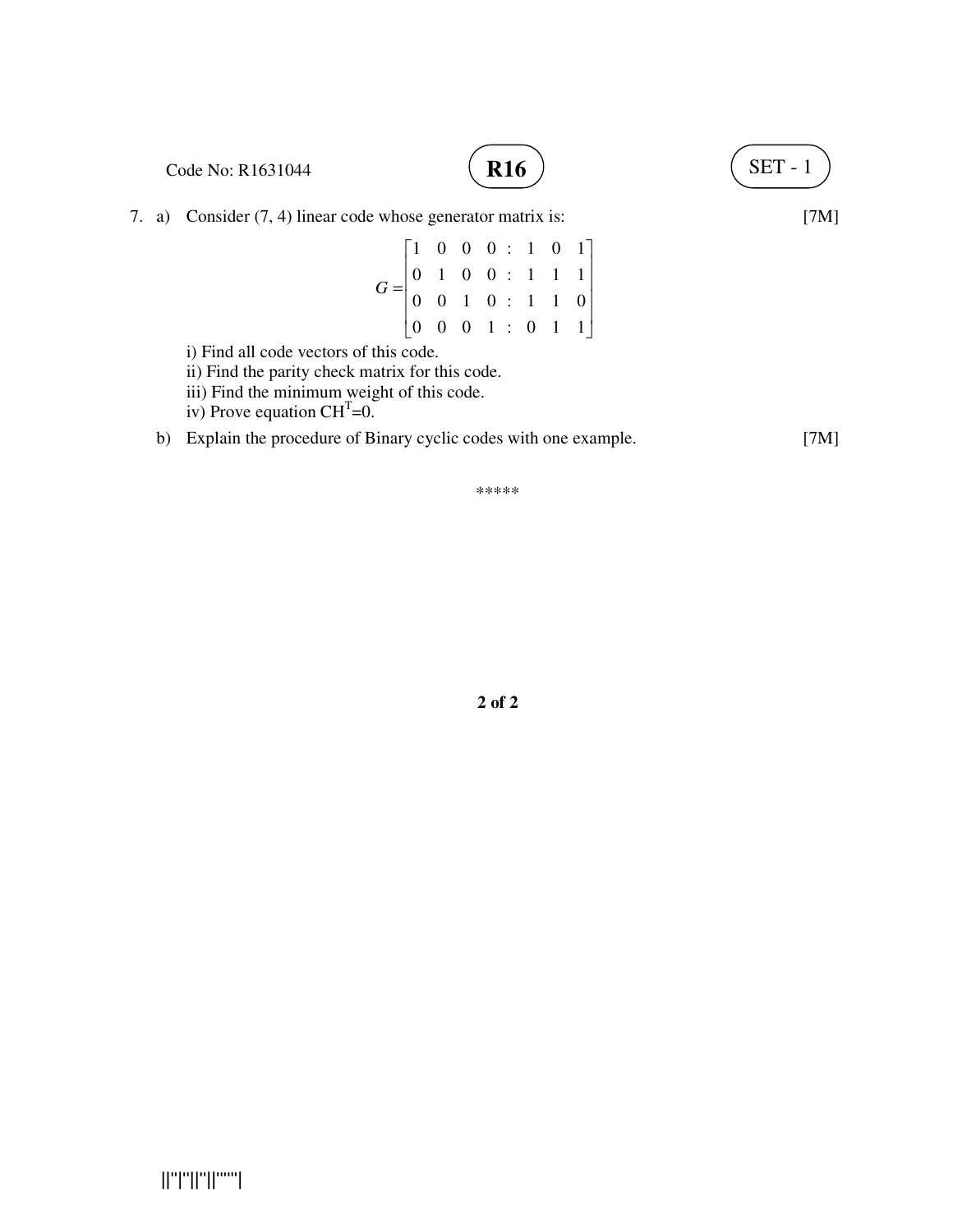Code No: R1631044  $($  **R16**  $)$   $($  SET - 2





## **III B. Tech I Semester Regular/Supplementary Examinations, March - 2021 DIGITAL COMMUNICATIONS**

(Electronics and Communication Engineering)

| Time: 3 hours<br>Max. Marks: 70 |                                                                                                                                                        |              |
|---------------------------------|--------------------------------------------------------------------------------------------------------------------------------------------------------|--------------|
|                                 | Note: 1. Question Paper consists of two parts (Part-A and Part-B)<br>2. Answer ALL the question in Part-A<br>3. Answer any FOUR Questions from Part-B  |              |
|                                 | <u>PART –A</u>                                                                                                                                         | (14 Marks)   |
| 1. a)                           | Define quantization noise power.                                                                                                                       | [2M]         |
| b)                              | What do you mean by companding?                                                                                                                        | [2M]         |
| $\mathbf{c})$                   | What is Manchester coding? What are its advantages?                                                                                                    | [2M]         |
| d)                              | What is Inter Symbol Interference?                                                                                                                     | [3M]         |
| e)<br>f)                        | What is the need for source coding?<br>What is the need for channel coding?                                                                            | [3M]<br>[2M] |
|                                 | <b>PART-B</b>                                                                                                                                          | (56 Marks)   |
| 2. a)                           | Discuss the uniform and non uniform quantization and compare them.                                                                                     | [4M]         |
| b)                              | Discuss the elements of digital communication system and list the advantages of it.                                                                    | [7M]         |
| c)                              | Briefly list out the differences between PCM and DM.                                                                                                   | [3M]         |
| 3.<br>a)                        | Discuss the representation and characteristics of ASK, PSK, QAM, QPSK and FSK<br>signals.                                                              | [5M]         |
| b)                              | Determine the bandwidth required for M-ary FSK. Draw the geometrical<br>representation of M-ary FSK signal.                                            | [6M]         |
| c)                              | Discuss the principle of DPSK.                                                                                                                         | [3M]         |
| 4.<br>a)                        | Derive the probability error of QPSK system and explain its operation.                                                                                 | [7M]         |
| b)                              | What is a matched filter? How it differs from an optimum filter. Derive an expression<br>for impulse response of the matched filter.                   | [7M]         |
| 5. a)                           | Explain the following terms in detail:                                                                                                                 | [7M]         |
| b)                              | i) Entropy, ii) Binary symmetric channel, iii) Channel Capacity, iv) Discrete messages.<br>Define Mutual information. Prove $I(X,Y) = H(X) - H(X/Y)$ . | [7M]         |
|                                 |                                                                                                                                                        |              |
| 6. a)                           | What is binary symmetric channel and derive expression for its capacity.                                                                               | [7M]         |
| b)                              | Apply Shannon-Fano coding for the 5 messages with probabilities 0.4, 0.15, 0.15,<br>0.15, 0.15 and find the coding efficiency.                         | [7M]         |
| 7. a)                           | What is CRC? If the generating polynomial for CRC code is $x^4 + x^3 + 1$ and message                                                                  | [7M]         |
| b)                              | word is 11110000, determine check bits and codeword.<br>Explain the significance of Trellis structure in detail.                                       | [7M]         |
|                                 |                                                                                                                                                        |              |

\*\*\*\*\*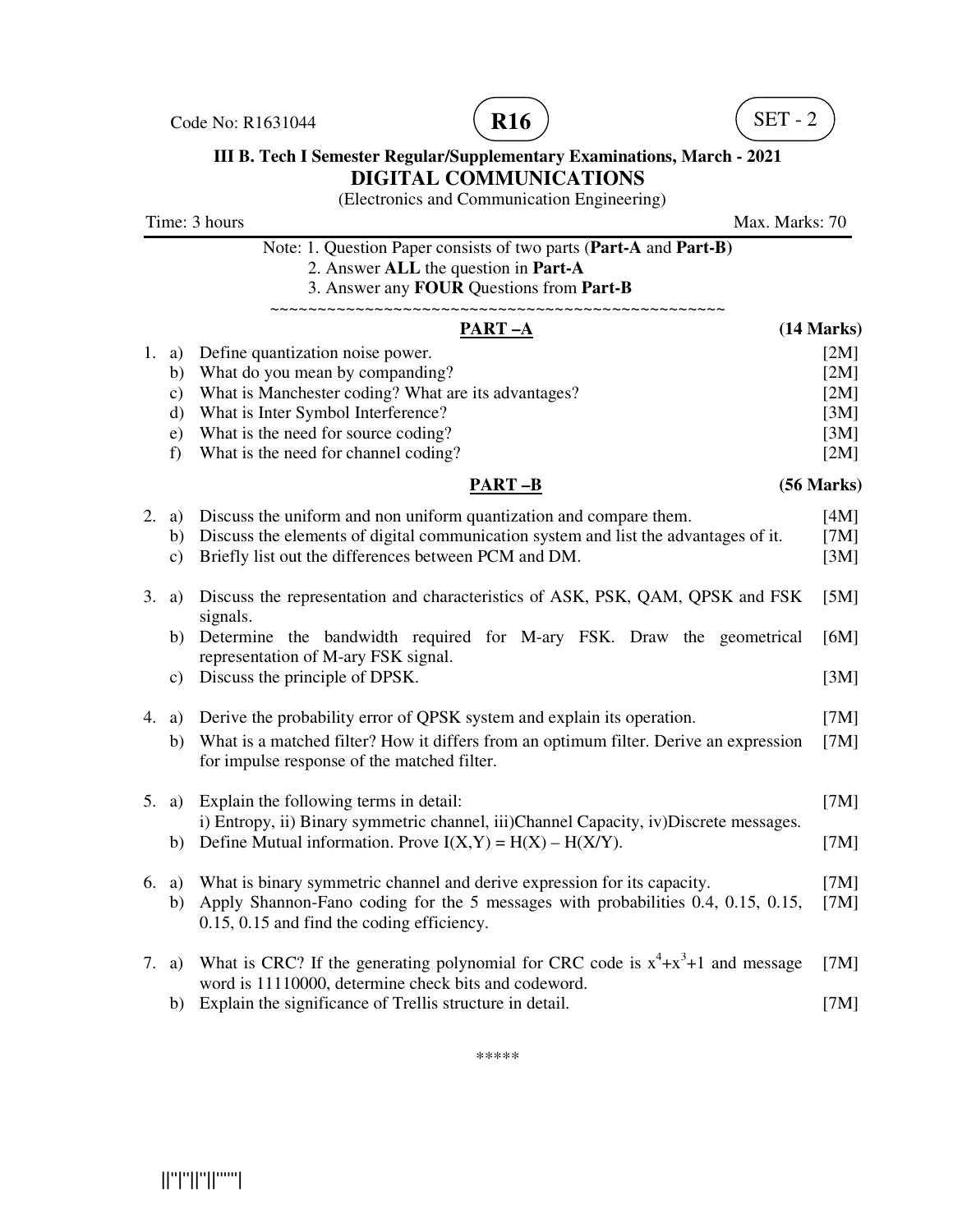Code No: R1631044 **R16 R16** (R16) **R16** (SET - 3





## **III B. Tech I Semester Regular/Supplementary Examinations, March - 2021 DIGITAL COMMUNICATIONS**

(Electronics and Communication Engineering)

Time: 3 hours Max. Marks: 70 Note: 1. Question Paper consists of two parts (**Part-A** and **Part-B)** 2. Answer **ALL** the question in **Part-A** 3. Answer any **FOUR** Questions from **Part-B** ~~~~~~~~~~~~~~~~~~~~~~~~~~~~~~~~~~~~~~~~~~~~~~~~ **PART –A** (14 Marks) 1. a) State sampling theorem. [2M] b) Express some advantages and disadvantages of digital communication system. [2M] c) Give the expression for BER of QPSK scheme. [2M] d) Define channel capacity. [3M] e) What are the error detection and correction capabilities of hamming codes? [3M] f) Define constraint length of a convolutional encoder. [2M]  **PART –B (56 Marks)** 2. a) Describe the  $\mu$ -Law and A-Law in PCM. [3M] b) Explain the operation of DPCM techniques. List the advantages and disadvantages of it. [7M] c) Discuss about the noise effects in delta modulation. [4M] 3. a) Draw and explain the signal space representation of the QPSK. List the advantages of it. [5M] b) Distinguish coherent and non-coherent detection. [4M] c) Discuss the ASK system in detail. [5M] 4. a) Derive the probability of error for BPSK. [7M] b) What are the characteristics of optimum filter? Explain in detail. [7M] 5. a) The source 'X' generates M message, then prove the following inequality for source entropy  $H(x):0 \leq H(X) \leq log_2 M$ . [7M] b) What is mutual information? State and prove the properties of it. [7M] 6. a) One of five possible message Q1 to Q5 having probabilities 1/4, 1/2, 1/8, 1/16, 1/16 respectively are transmitted. Generate Huffman code and calculate the coding efficiency.  $[7M]$  b) What is Shannon theorem? Obtain the channel capacity for Gaussian channel. [7M] 7. a) What is the structural representation of Linear Block codes and give the Matrix description of Linear Block codes. [7M] b) State and prove the properties of syndrome decoding. [7M]

\*\*\*\*\*